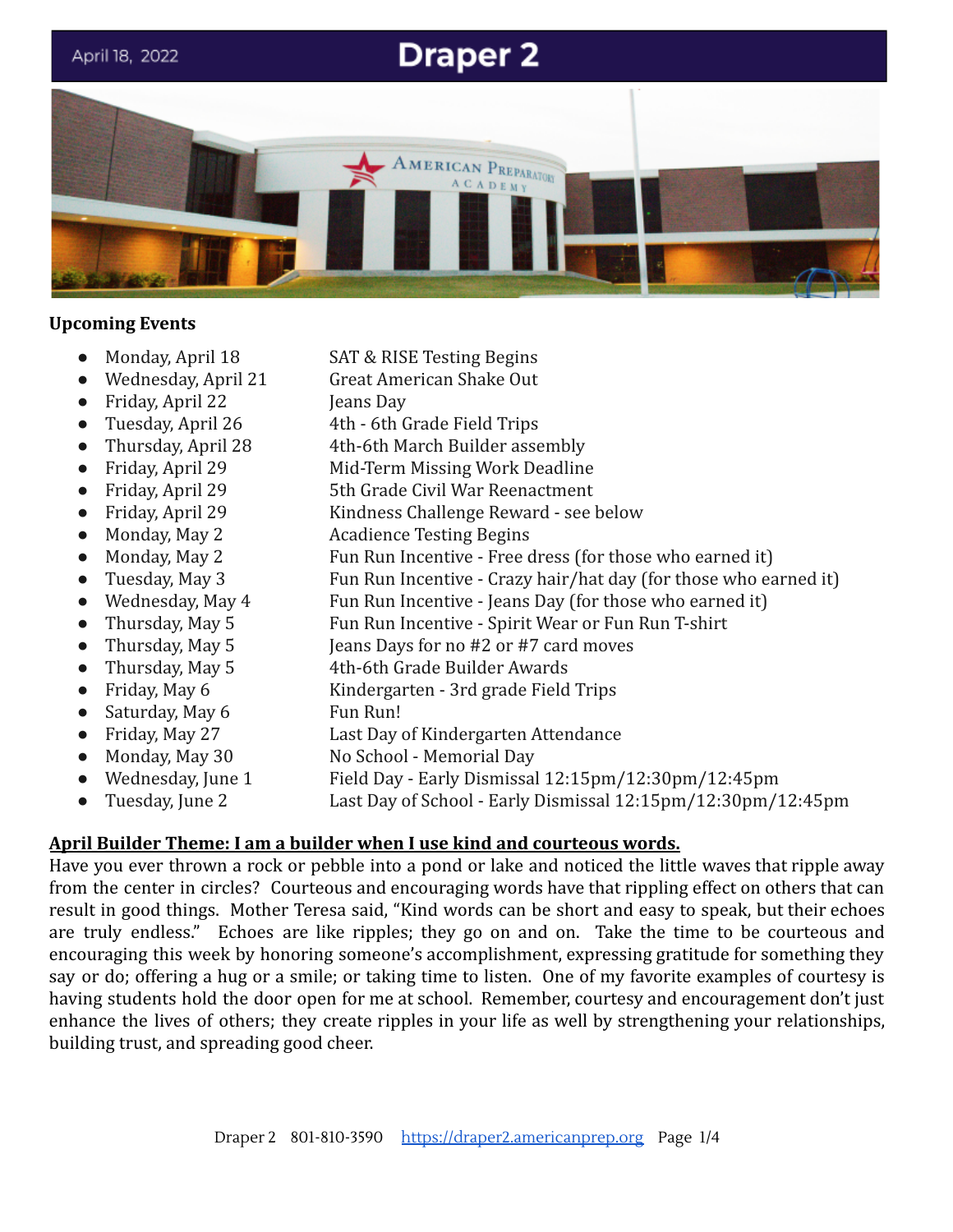## **Annual Survey - 32% of Families Completed**

A big SHOUT OUT to all of the families who have spent time completing the annual APA survey! We realize it is time consuming, however we truly appreciate the feedback from our families and look forward to reviewing the results each year. As a reminder, there are two parts to our survey that will come in 2(+) emails from our survey platform Qualtrics. We are extended the deadline for families to complete this important survey as currently we are missing feedback from 68% of you.

The general survey only needs to be completed **ONCE per family, per campus**. The teacher survey needs to be completed **ONCE per student** so that we have feedback on each of your student's teachers. You will receive one email for the general survey for each campus you have students attending at. You will then receive the teacher survey for your student(s) at American Prep. **It's important to click the link in each email as the link is unique to your family and student.** Survey input and comments are anonymous, however, we will be tracking which families have submitted both surveys successfully.

We are looking for **100% participation** and are requesting your feedback.

Thanks for your continued support and commitment to our school and our desire for improvement. Again, we have extended the April 15th deadline to give families additional time as we are missing feedback from 68% of you.

## **Kindness Challenge**

What a wonderful year we have had in Character Development. Has your student told you about our kind and courteous words challenge? We are attempting to tally up 5000 "please" thank you" and "you're welcome" phrases from our amazing students SCHOOL WIDE this month. We are doing great so far. If we meet the challenge, EVERY student and staff member may wear a COLORED T SHIRT of choice on FRIDAY APRIL 29th to represent the rainbow of kind words that we've spread throughout the school. Check out our newsletter NEXT week to see if we've met the challenge! Here is our chew time video about kind and courteous words:

<https://vimeo.com/672600026>

# **Volunteer Opportunity**

At the end of the school year, we have an enormous culminating assembly for our students to wrap up our year in character development. This year our assembly will be held on TUESDAY May 31st. We LOVE to have parent volunteers assist us on the playground that morning as our students visit 9 stations that remind them of all they've learned this year to "pack in their invisible suitcases." If you can help us out, please use the link below. Thank you in advance!

<https://www.signupgenius.com/go/10C0444AFAE29ABFC1-culminating1>

### **Art Show**

We are so grateful for the opportunity our students had to participate in the Sandy Art Show. Listed below are the winners from the Draper 2 campus. A huge shout out to these amazing artists!

| Award              | <b>Student Grade</b> | <b>Student Name</b> | <b>Teacher Name</b> |
|--------------------|----------------------|---------------------|---------------------|
| Third Place        | $1st$ Grade          | Ariella Gonzalez    | Whttaker/Titus      |
| <b>First Place</b> | $2nd$ Grade          | Valeska Gonzalez    | Ingoldsby           |
| Second Place       | $2nd$ Grade          | Aria Lance          | Whittaker/Herrera   |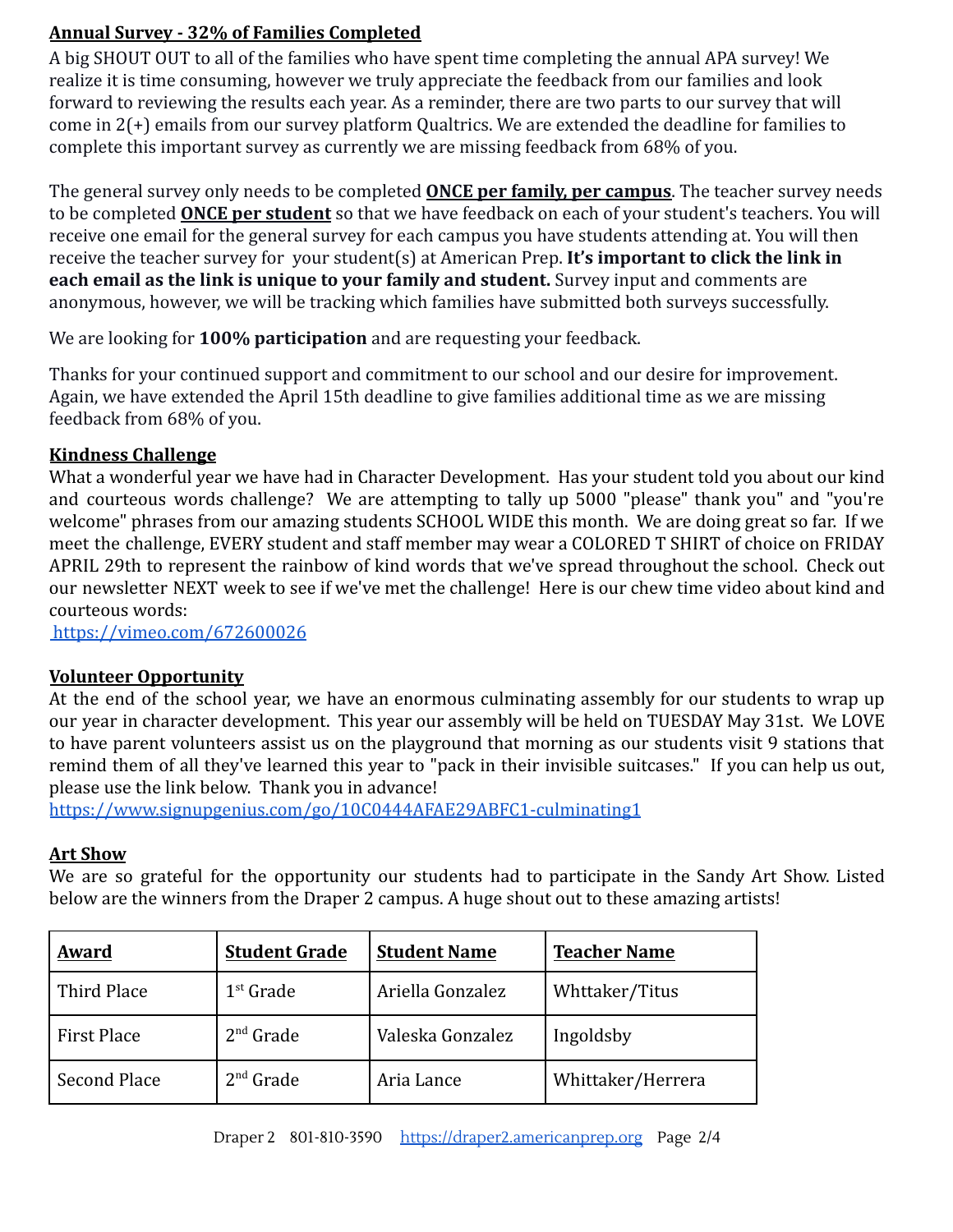| <b>First Place</b>   | $3rd$ Grade | Drake Warner          | Whittaker/Pant       |
|----------------------|-------------|-----------------------|----------------------|
| Third Place          | $5th$ Grade | Leanna Muir           | Ingoldsby            |
| <b>Second Place</b>  | $6th$ Grade | Lincoln Davis         | Whittaker/Burkholder |
| Third Place          | $6th$ Grade | <b>Charity Turner</b> | Whittaker/Eagle      |
| Honorable<br>Mention | $6th$ Grade | Marko Javanoic        | Ingoldsby            |

### **Field Day Volunteers Needed - Wednesday, June 1st**

Field day for 1st-6th grade students will be held on Wednesday, June 1st! We are thrilled to offer volunteer opportunities for parents to assist our incredible PE teachers and other staff with this annual event. Stop by the school on **Wednesday, May 11th at 3:05pm** in the gym for a quick meeting to learn more about field day and what help will be needed! Feel free to bring your school age children to the meeting. Our PE teachers will have an area for students to play games or listen to the planning fun! Again, this will be a quick meeting for you to learn more about the field day volunteer opportunities.

### **Attention: 3rd Grade Parents** *- Robin Hood*

We are excited to welcome your child to 4th grade for the 2022-2023 school year! 4th grade students at APA read the book *Robin Hood*. For your convenience, we will be selling copies of Robin Hood for \$10, while supplies last, from April 1st until April 20th. Log in to your Skyward account to purchase.

#### **Parent Advisory Committee - Volunteer Opportunity**

Our annual Parent Advisory Committee (PAC) elections are coming up and we are looking for volunteers to serve for the 2022-2023 school year. The PAC participates with school administration in developing the Annual School Plan, in deciding how the Land Trust monies will be spent, and other matters important to our students at American Preparatory Academy.

The PAC generally meets 4 times per year. Members of the PAC will be expected to participate in all of these meetings so that a quorum may be present to conduct business. There are no term limits; as long as the volunteer has students enrolled in the school and is actively participating, they are welcome to continue serving on the committee. If you are interested, please contact Rebecca Dailey at landtrust@apamail.org no later than Monday, May 9, 2022 at 4pm.

Please include:

- Your name
- The campus you are running for
- Your students name and grade
- Your phone number and email address
- A short (70 words or less) paragraph on why you are interested in being on the committee.

The ballot link will go home as the last page of the May 13 newsletter and elections will run through Wednesday, May 18. The candidate who receives the most votes will be posted in your campus' May 20 newsletter.